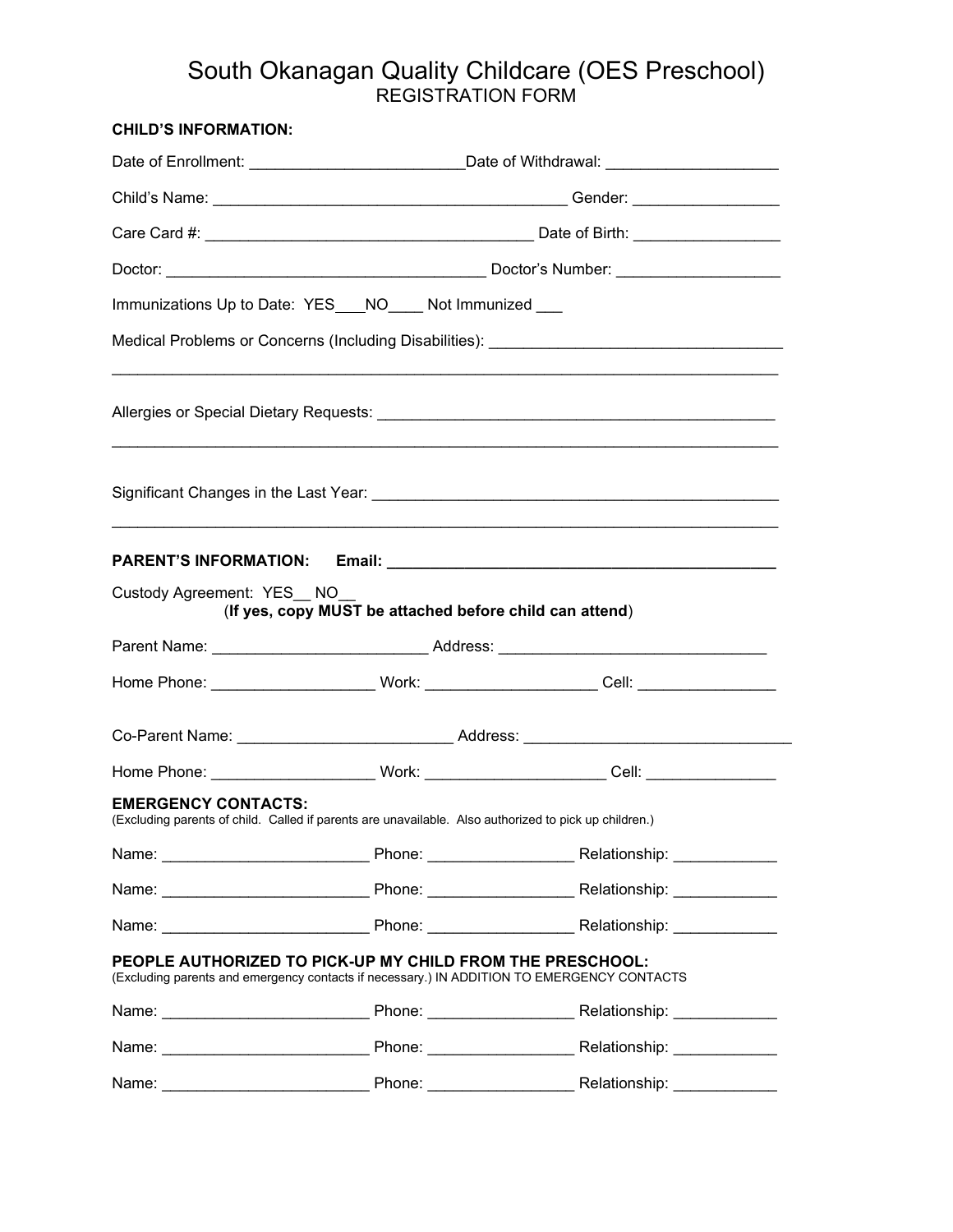## Persons not permitted access to my child:

I give permission to the staff of OES Childcare to take a photograph or digital image of my child to comply with licensing regulations. I understand that this photo will be kept in my child's file or on their emergency card only.

## **YES**  $\vert \vert$  **NO**  $\vert \vert$

If "NO" you must submit a picture for their file in order for us to comply with licensing regulations.

In addition, I give permission to use photographs of my child for in class displays



I also give permission to use photographs of my child for advertising or promotional purposes ( ie. In the paper or on our website or social media.)

**YES D NO NO NO** 

All information is kept confidential. Please use the bottom of this form to write down any special likes and dislikes, security items, fears, or anything at all you would like the caregiver to know about your child. This will help the caregiver better understand your child.

\_\_\_\_\_\_\_\_\_\_\_\_\_\_\_\_\_\_\_\_\_\_\_\_\_\_\_\_\_\_\_\_\_\_\_\_\_ \_\_\_\_\_\_\_\_\_\_\_\_\_\_\_\_\_\_\_\_\_\_\_\_ (Parent Signature) (Date)

 $\frac{1}{2}$  ,  $\frac{1}{2}$  ,  $\frac{1}{2}$  ,  $\frac{1}{2}$  ,  $\frac{1}{2}$  ,  $\frac{1}{2}$  ,  $\frac{1}{2}$  ,  $\frac{1}{2}$  ,  $\frac{1}{2}$  ,  $\frac{1}{2}$  ,  $\frac{1}{2}$  ,  $\frac{1}{2}$  ,  $\frac{1}{2}$  ,  $\frac{1}{2}$  ,  $\frac{1}{2}$  ,  $\frac{1}{2}$  ,  $\frac{1}{2}$  ,  $\frac{1}{2}$  ,  $\frac{1$ (Co-Parent Signature) (Date)

 $\_$ (Manager or Administrator Signature) (Date)

Registration Fees:

Preregistration fee is \$50.00 and non-refundable

\$30.00 is an administration fee towards field trips and memory books \$20.00 is applied to your first months payment

Registration fee is \$30.00 as above for those not preregistered.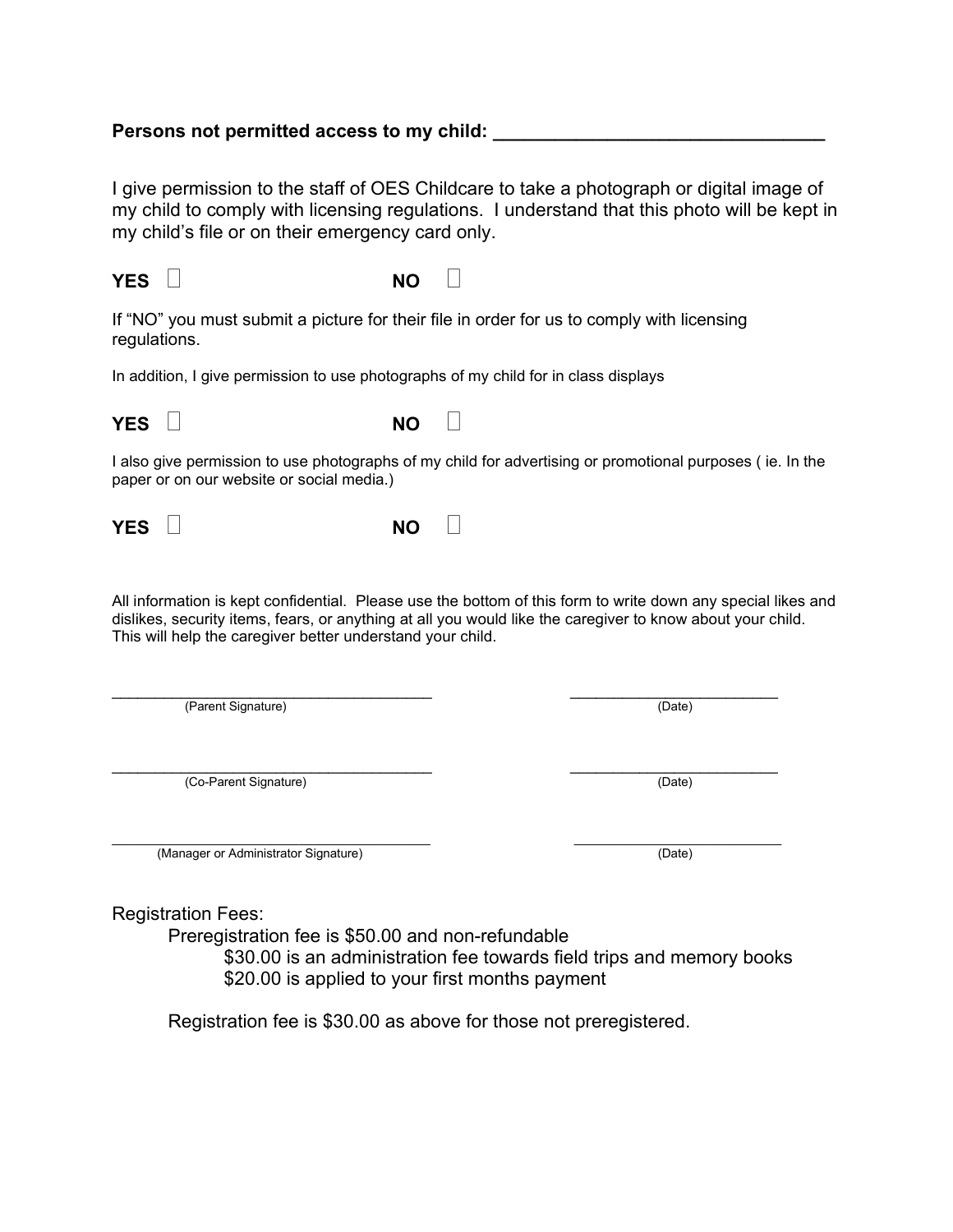## OES Preschool **Contract**

Child's Name: \_\_\_\_\_\_\_\_\_\_\_\_\_\_\_\_\_\_\_\_\_\_\_\_\_\_\_\_\_\_\_\_ Date: \_\_\_\_\_\_\_\_\_\_\_\_\_\_\_

This contract is for the care of the above-mentioned child.

**My child will attend the following days and hours, unless otherwise discussed with the caregiver:**

| I have agreed to pay: Monthly |  |                                    |                                                                      |
|-------------------------------|--|------------------------------------|----------------------------------------------------------------------|
|                               |  |                                    | $\Box$ \$198.00 Mon/Wed/Fri Preschool (210.00 if paid after the 1st) |
|                               |  |                                    | $\Box$ \$132.00 Tues/Thurs Preschool (140.00 if paid after the 1st)  |
|                               |  | $\Box$ \$330.00 Monday thru Friday | $(350.00$ if paid after the 1 <sup>st</sup> )                        |

I understand that I will not be reimbursed for any day my child did not attend preschool that month. This includes Statutory holidays and school closures for that month, such as Christmas, Easter and Spring break.

**No refunds are given for absences due to family Vacations, illness, or legal holidays, or school holidays (such as Christmas, Easter, spring break, etc.)**

**I agree to renew my subsidy contracts on time (if applicable). I also agree to pay in advance for care and if I receive subsidy, I understand that I will be reimbursed after the daycare receives the payment.**

**I have agreed to pay my total monthly fee, due on or before the first of each month. I understand that payment is by post dated cheques, e-transfer or cash.** *(Please make cheques payable to South Okanagan Quality Childcare.)* **I will receive a receipt upon payment of my bill. I also agree that if I do not pay in advance by the first of the month, then I forfeit the early payment discount and must pay the full amount. If I do not pay by the seventh of the month I will be assessed a 10 % late fee and my child will not be permitted to attend until my fees are paid. I further understand that if payment is not made in full by the 15th of the month, that my child will no longer be able to attend and his/her spot will be taken by a child on the Preschool waiting list.** Parent signature:

**If my child is going to be absent for any reason during any time period, I agree to inform the Preschool in advance, giving as much notice as possible.**

**I understand that during the trial period of four (4) weeks, no notice is required to terminate care. I agree to give two (2) weeks notice after this trial period if I am going to terminate the service. I understand that this is the same procedure the Preschool will follow if they are to terminate care. If I have prepaid with post dated cheques, I will be reimbursed all except the current month.** 

**If I realize I am going to be late on any day, I will call the Preschool as soon as possible. I understand that if I am in excess of 10 minutes late picking up, I will be charged \$1.00 for every minute or part thereof that my child is still at the Preschool. I also understand that if I am in excess of 30 minutes late, and I have not phoned, or could not be reached by the caregiver, he/she will phone my emergency contacts to come get my child. If they cannot be reached, I understand that the caregiver will phone the Ministry for Children and Families to come pickup my child.**

**I understand that the Preschool cannot allow my child to be sent home in a taxi, or to walk home. I understand that my child MUST be picked up by myself, the staff or an authorized person who is named on my child's registration form.**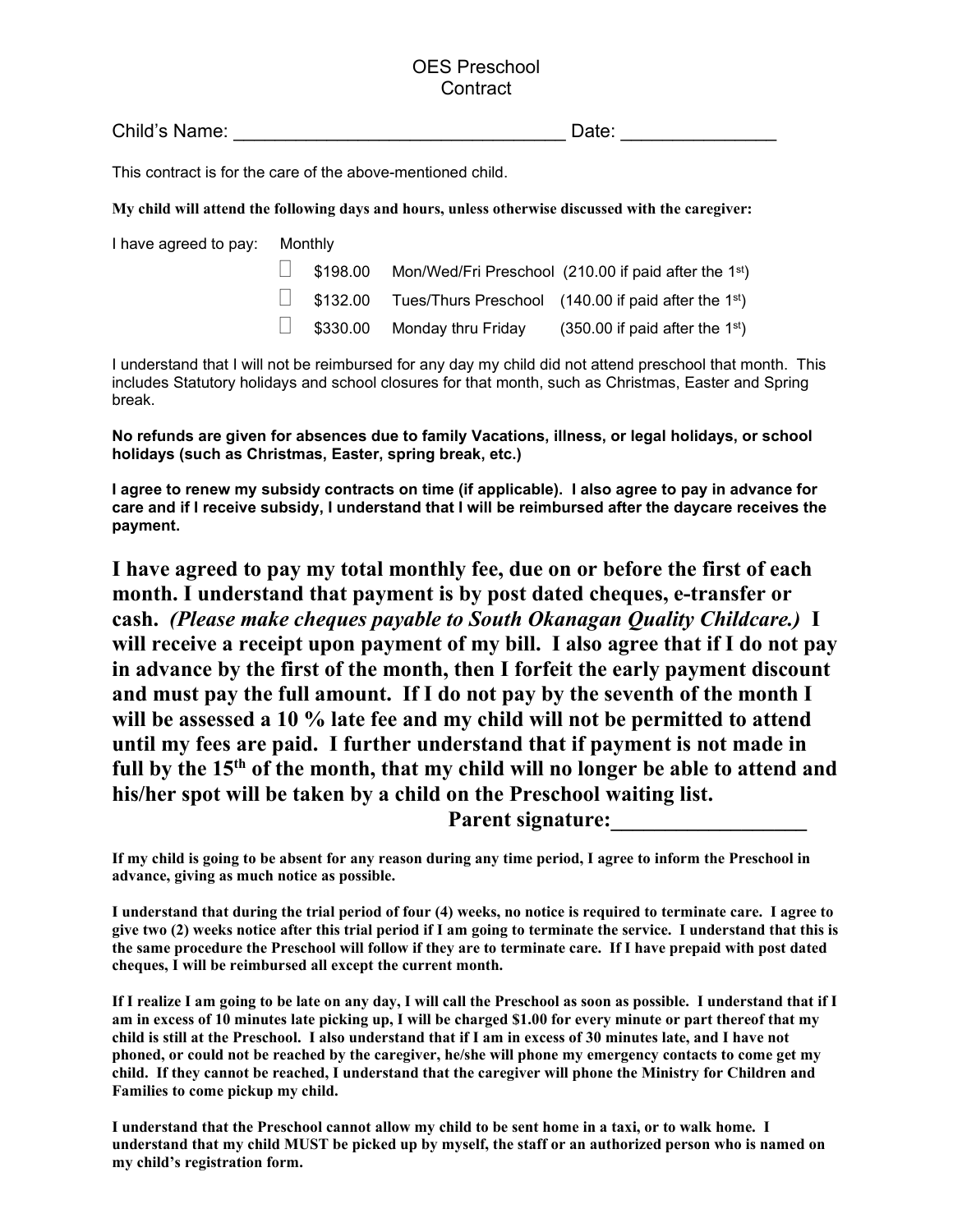**I understand that if I am under the influence of drugs or alcohol when picking up my child, the caregiver will offer to phone a taxi or find a designated driver to get the child and myself home safely. If I refuse, and insist on driving home, I understand that the caregiver is legally responsible to phone the local police and report my license plate number, direction of travel and also phone the Ministry for Children and Families. If an authorized pickup person is under the influence when coming to pick up my child, I understand that the caregiver will phone me and ask that I come pick up my child.**

**I understand that when I am dropping my child off, I am to be on time. If I am going to be late, I will call the Preschool to let them know. I understand that this is because the Preschool may have an activity or an outing planned for this day, and if I am late, it will inconvenience the Preschool and other children.**

**I understand that the Oliver Elementary School is a non-smoking premise. All cigarettes must be put out before entering the school property.**

I agree not to send my child to Preschool when he/she has anything contagious, other than a cold, until he/she has been on antibiotics for at least 24 hours. I also will not send him/her when he/she has had a fever, diarrhea, or has thrown up within the last 12 hours. I understand that I need to contact the Preschool as soon as possible if this happens and my child is supposed to be attending within the 12 hour time span. I will also inform the Preschool if he/she has come in contact with a communicable disease.

## **Emergency management of Pandemic influenza or Covid-19**

During a pandemic our centre will enforce strict cleaning and attendance rules. Attendance – Staff will take and record each child's temperature and look for signs on the declaration of wellness. If a child has a fever or any symptoms the parent or emergency contact will be contacted for immediate pick up.

## **\*\*DONOT bring your child if they or you are sick\*\***

Cleaning – All toys and high touch areas are cleaned daily

Parents and children will be required to use hand sanitizer at drop off each day. In addition to regular hand washing before eating and after toileting, Children will be required to wash their hands if they cough, sneeze or put anything in their mouths. Any toys that are mouthed will be sanitized immediately as well as any areas that may have been coughed or sneezed on.

If a child becomes sick at daycare the parent or emergency contact will be called for immediate pick up. The child will be isolated (with a teacher) and required to wear a mask until picked up. All parents will be notified that a child became sick and will be asked to monitor their child for symptoms. The sick childs family will be asked to test for covid and self isolate.

In the event that the child tests positive for Covid-19 the daycare will close for 2 weeks and all families will be asked to self isolate and get tested should they become symptomatic.

In case of emergency, such as a reportable accident or illness, I authorize the caregiver to contact my child's doctor and/or ambulance, if necessary, if I cannot be reached immediately. I will accept responsibility for the ambulance expense.

**I understand that if my child receives an injury that requires medical attention, either during or after daycare hours, the caregiver must complete and submit an Incident Report to the licensing officer. Therefore, I must contact the caregiver even if my child requires medical attention after daycare from an injury that occurred that day while in care.**

I authorize the caregiver to administer to my child, if I have signed the agreement, ONLY medication as prescribed by my child's physician or myself, and provided in the original container.

I give permission for my child to participate in spontaneous walks, trips to the park and/or library with the caregiver. I understand that if the caregiver is out with the children, there will be a sign on the door, and I may contact the caregiver on the program cell phone to find out where they are. If other outings are